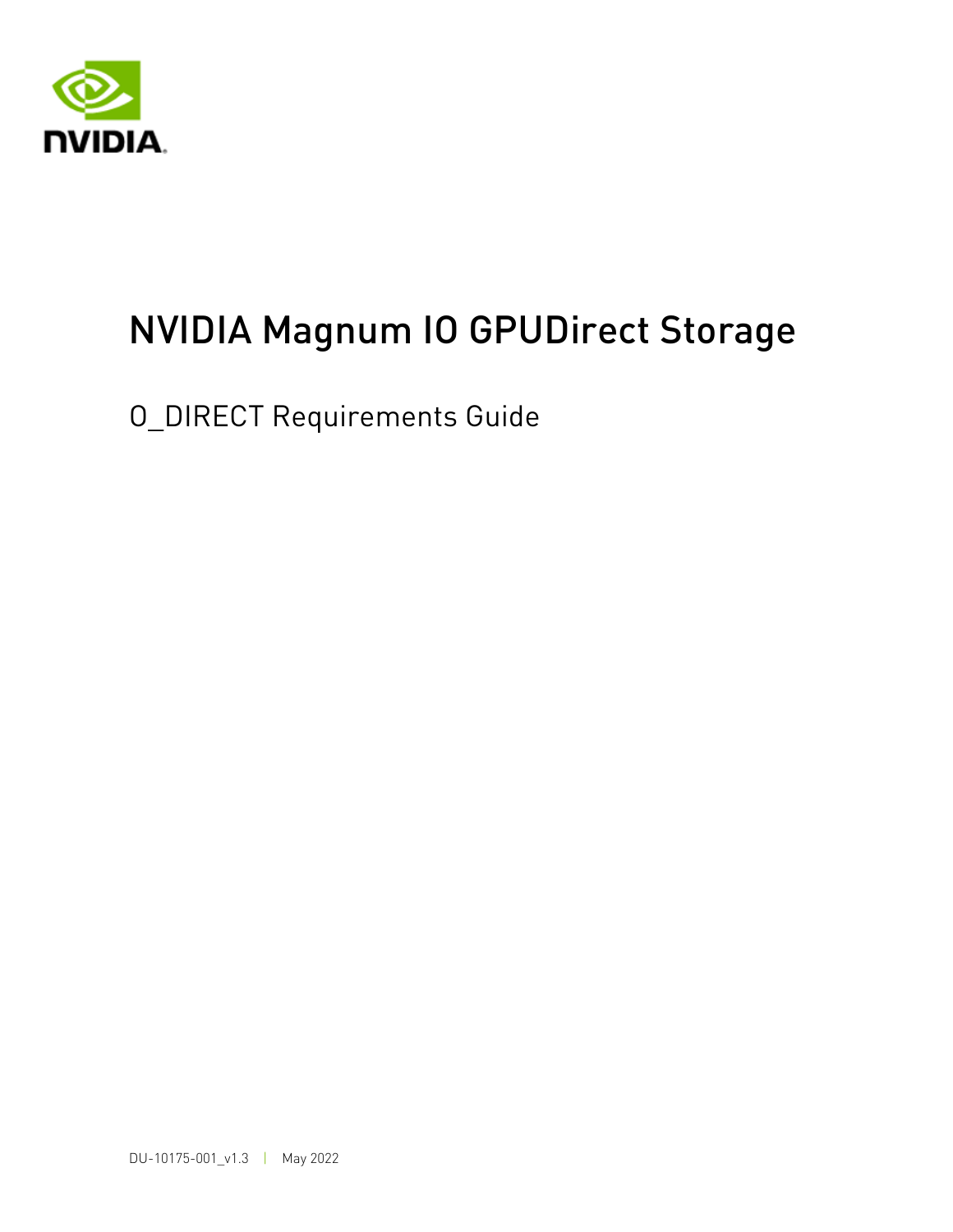## **Table of Contents**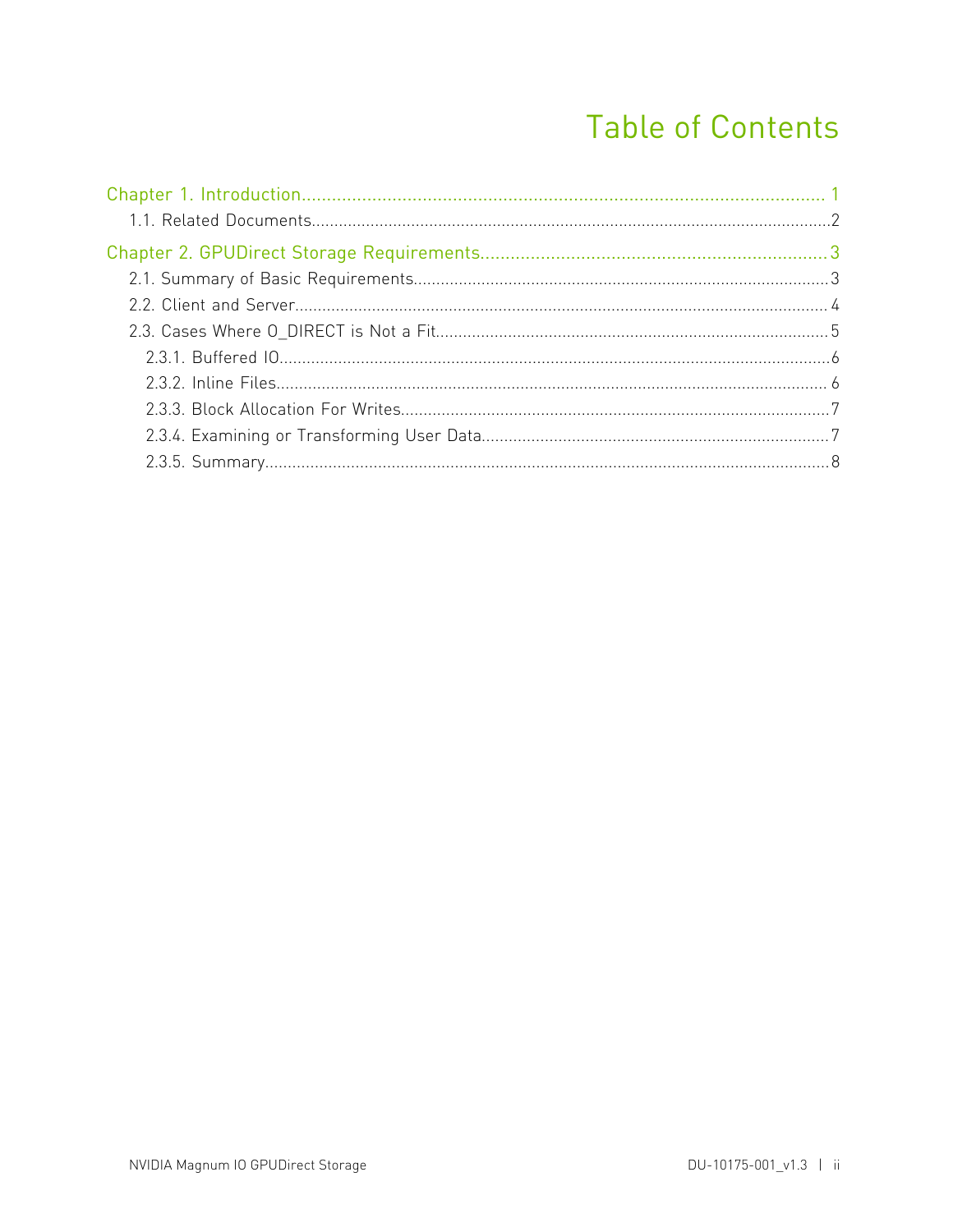# <span id="page-2-0"></span>Chapter 1. Introduction

This section provides an introduction to the O\_DIRECT requirements for GDS.

NVIDIA® GPUDirect® Storage (GDS) is the newest addition to the GPUDirect family. GDS enables a direct data path for direct memory access (DMA) transfers between GPU memory and storage, which avoids a bounce buffer through the CPU. This direct path increases system bandwidth and decreases the latency and utilization load on the CPU.

GDS can provide significant benefit when it can leverage the O\_DIRECT [\(fcntl.h\)](https://github.com/torvalds/linux/blob/master/include/uapi/asm-generic/fcntl.h) file mode for a direct data path between GPU memory and storage. There are many conditions that must be met to achieve the performance benefits of the O\_DIRECT mode, and these conditions are not always met by all file systems. The conditions might depend on the transfer size, whether it's a read or write, whether the write is to new data (past the end of the file or to a hole in the file), and based on many other conditions such as whether checksums are required. This document describes the conditions where O\_DIRECT, on which GDS relies, can be used.

The target audience for this guide includes:

- **‣** End users and administrators who:
	- **‣** Understand filesystems, so they can carefully consider the implications of features they enable.
	- ▶ Compare support from different filesystems to determine the appropriate models and how to use them.
	- **‣** Evaluate the weighted fraction of cases that do or don't use O\_DIRECT effectively.
- **‣** Middleware developers who:
	- **‣** Consider the design trade-offs that increase the likelihood that the vendor layer can effectively use O\_DIRECT.
- **‣** Filesystems vendors and implementers who:
	- ▶ Accelerate their assessment of the various cases to be handled with O\_DIRECT as they enable GDS in new or customized filesystems.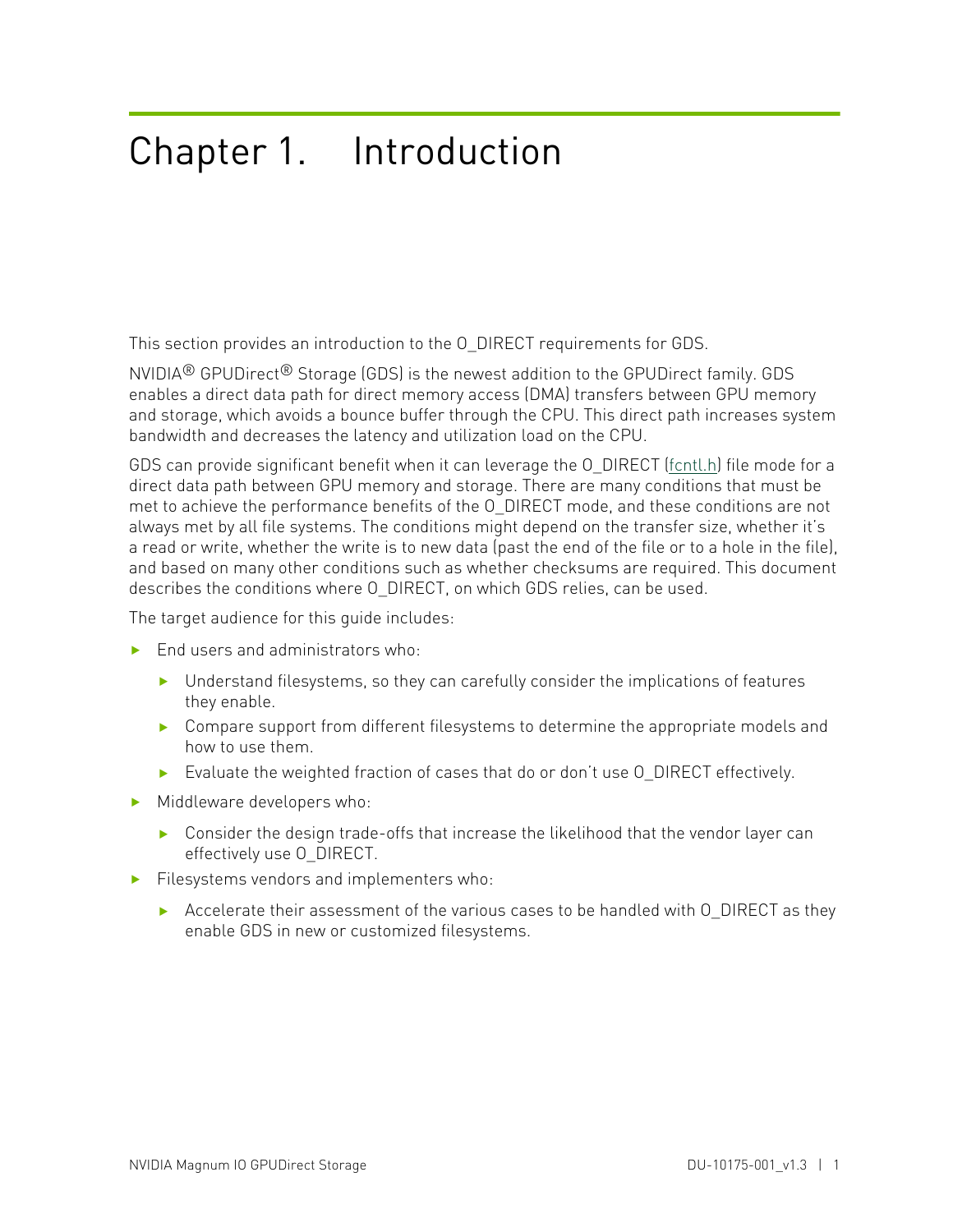# <span id="page-3-0"></span>1.1. Related Documents

Since the original creation of this guide, additional GDS documents and online resources have been created which support and provide additional context for the optimal use of and understanding of this specification.

Refer to the following guides for more information about GDS:

- **‣** [GPUDirect Storage Design Guide](https://docs.nvidia.com/gpudirect-storage/design-guide/index.html)
- **‣** [GPUDirect Storage Overview Guide](https://docs.nvidia.com/gpudirect-storage/overview-guide/index.html)
- **‣** [cuFile API Reference Guide](https://docs.nvidia.com/gpudirect-storage/api-reference-guide/index.html)
- **‣** [GPUDirect Storage Release Notes](https://docs.nvidia.com/gpudirect-storage/release-notes/index.html)
- **‣** [GPUDirect Storage Best Practices Guide](https://docs.nvidia.com/gpudirect-storage/best-practices-guide/index.html)
- **‣** [GPUDirect Storage Troubleshooting Guide](https://docs.nvidia.com/gpudirect-storage/troubleshooting-guide/index.html)

To learn more about GDS, refer to the following blogs:

- **‣** [GPUDirect Storage: A Direct Path Between Storage and GPU Memory](https://devblogs.nvidia.com/gpudirect-storage/).
- **‣** The [Magnum IO](https://developer.nvidia.com/blog/tag/magnum-io/) series.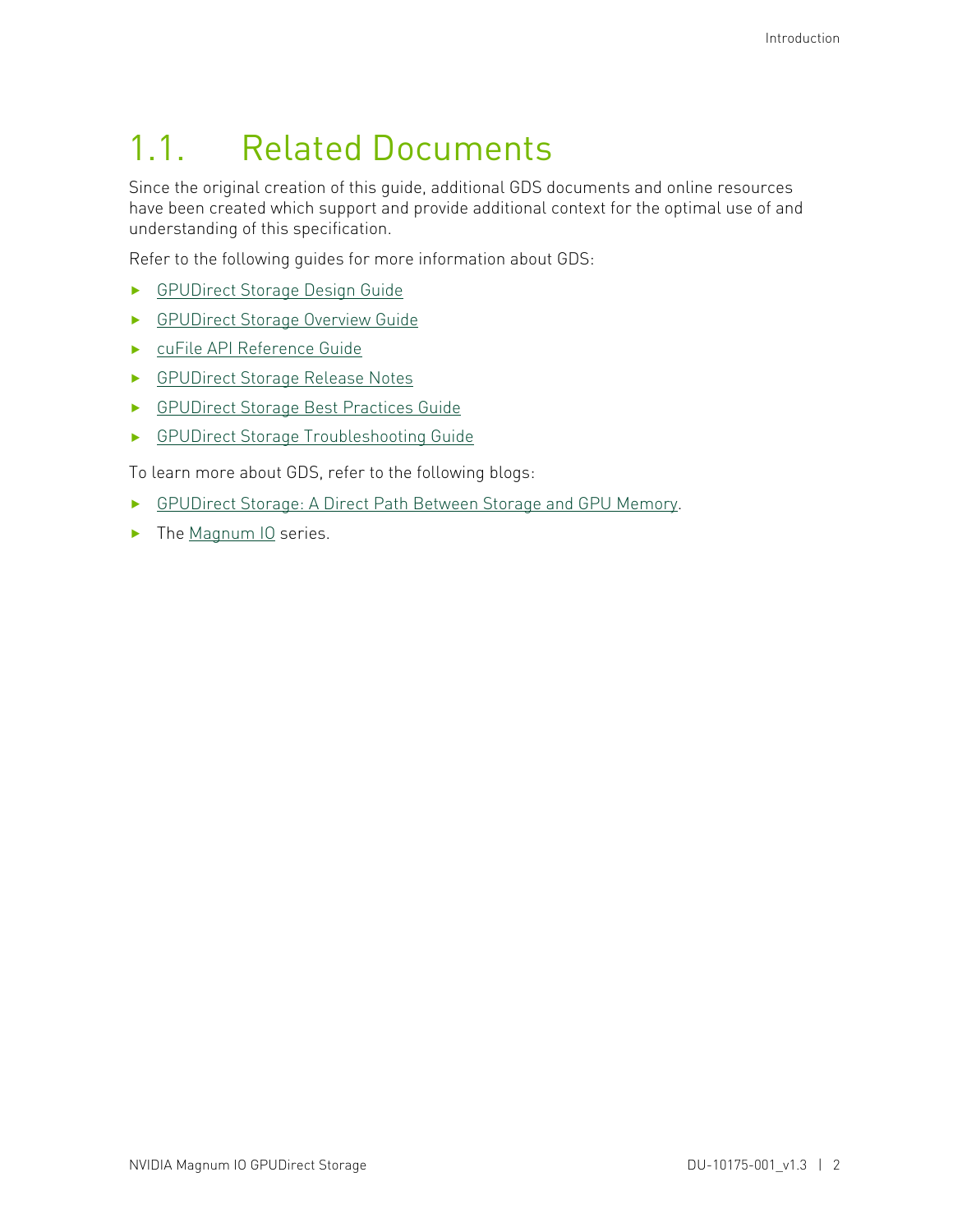# <span id="page-4-0"></span>Chapter 2. GPUDirect Storage Requirements

This section provides some basic background on where GDS can be most effectively used.

This information enables readers with varying degrees of technical accuity to get a general sense of whether, and to what degree, GDS can benefit filesystems that make different design choices.

# <span id="page-4-1"></span>2.1. Summary of Basic Requirements

Here is some information about the O\_DIRECT requirements

The GDS architecture has the following key requirements:

- **‣** The kernel storage driver can perform a DMA of user data to or from GPU memory by using addresses that were obtained from callbacks to the GDS kernel module, nvidia-fs.ko.
- **‣** The device near the storage has a DMA engine that can reach the GPU memory buffer via PCIe.
	- **‣** For local storage, an NVMe device performs DMA.
	- **‣** For remote storage, a NIC device performs RDMA.
- **‣** The filesystem stack that operates at the user-level, or the kernel-level, or both, and never needs to access the data in CPU system memory.

Instead, data is transferred directly between storage and GPU memory, which is achieved by filesystems that exclusively use the O\_DIRECT mode for a given file.

Figure 1 illustratres a way to visualize conditions for O\_DIRECT. It covers cases where there is, or is not, an operator

 $\infty$  ) and the contract of  $\infty$  in the contract of  $\infty$ 

in the data path to storage, and whether that operator is in the CPU or GPU. If the operator is in the CPU, you cannot use O\_DIRECT.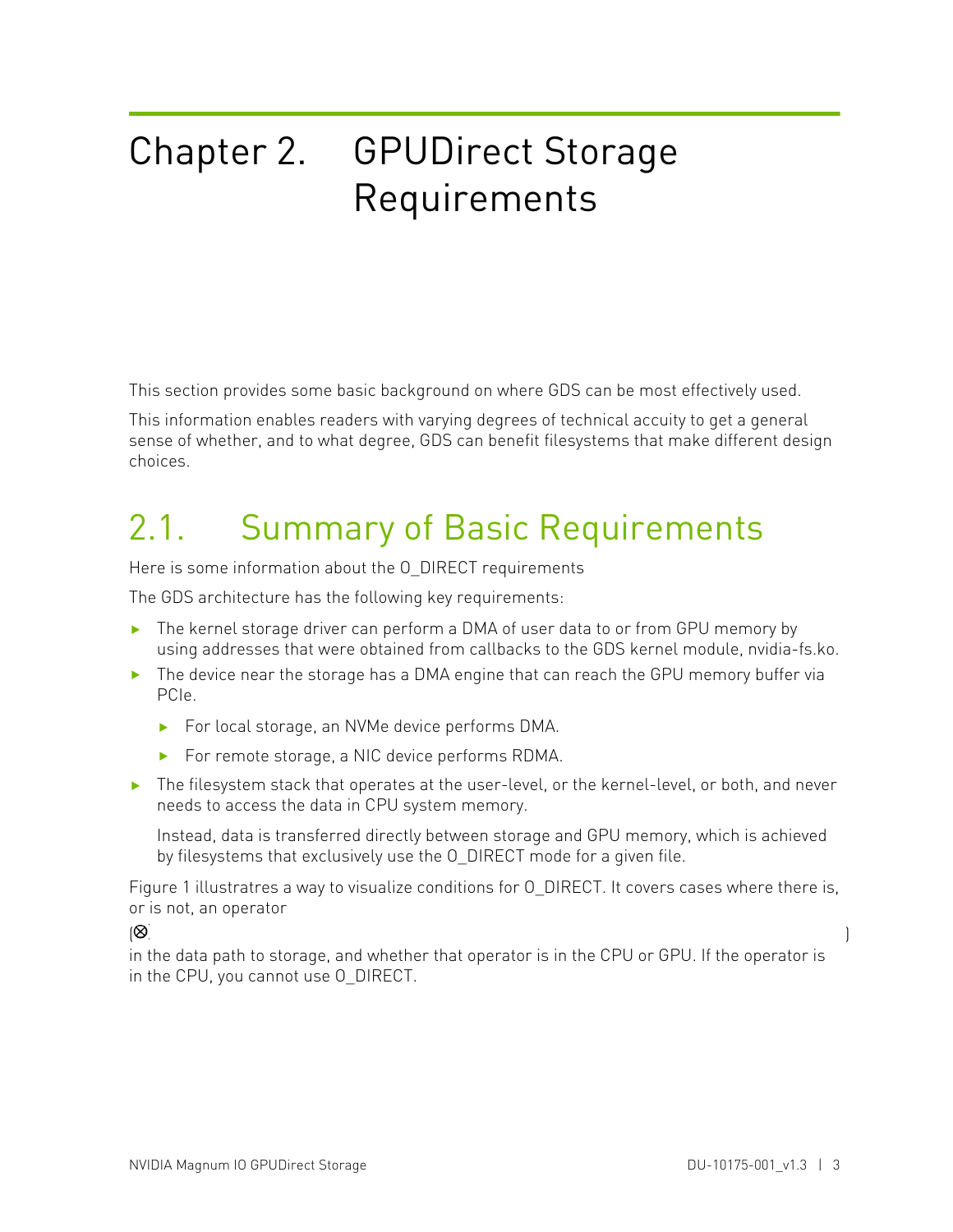### Figure 1. Summary of Basic Requirements



The data coming from (or going to) storage cannot use O\_DIRECT if it must be processed in the CPU, as symbolized by cross operator. It can use O\_DIRECT if it only goes through the GPU whether there's a transformational operator there as symbolized by a cross operator like checksum on the GPU or there's no operation at all, as symbolized by a clean arrow.

Lack of support for RDMA in network filesystems, or network block devices, implies the need to copy data to socket buffers in system memory. This need is incompatible with the basic requirements listed above.

If the conditions for using GDS do not hold, for example, because the mount for the file is not GDS enabled, or the nvidia-fs.ko driver is not available, compatibility mode, a cuFile feature that falls back to copying through a CPU bounce buffer, can be used. You can enable compatibility mode in the cufile.json file. Users can override the system's version of the cufile.json file by creating their own copy and pointing the appropriate environment variable to that user's copy. Outside of compatibility mode, the APIs will fail if O\_DIRECT is not possible.

# <span id="page-5-0"></span>2.2. Client and Server

Here is some information about how the client and server work with O\_DIRECT.

In a local file or block systems, a software stack performs all IO. In a distributed file or block system, at least two agents are involved. the client makes a read or write request, and a server services it. There are two types of filesystems:

- **‣** Block-based
- **‣** Network-attached

A block-based system can be serviced locally or remotely, while network-attached filesystems are always remote.

Consider the following interaction between a client and server:

**‣** The direct data path between the NIC and GPU memory happens on the client.

To enable this direct path, client-side drivers must first be enabled with GDS.

▶ RDMA is a protocol to access remote data over a network and uses the NIC to DMA directly into client-side memory.

Without RDMA, there is no direct path, and GDS for distributed file and block systems relies on GPUDirect RDMA for the direct path between the NIC and GPU memory.

**‣** Using RDMA also relies on server-side support.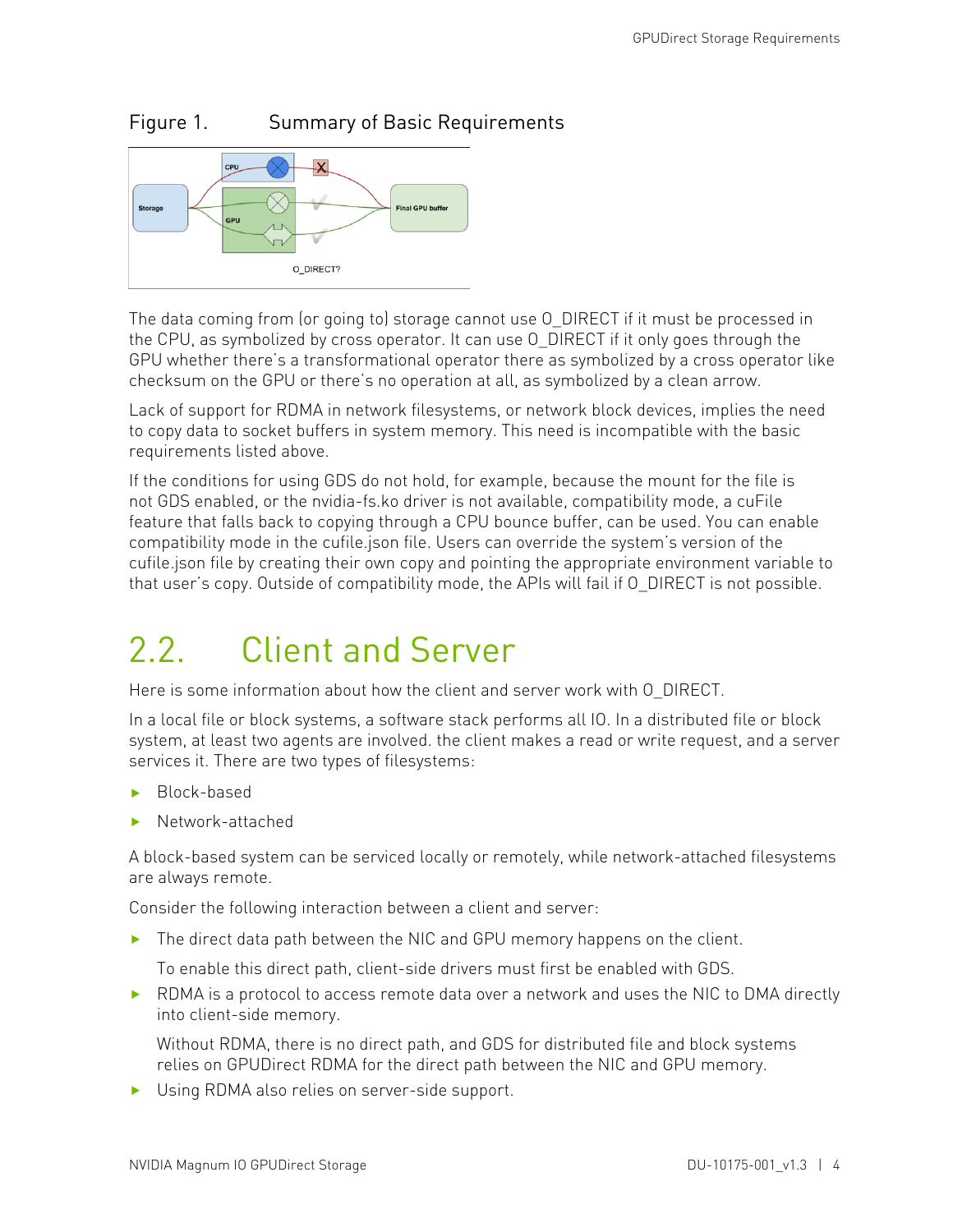Filesystem implementations that do not support RDMA on the server side will not support GDS. For example, NFS only works with server-side NFS instead of RDMA support, which is not yet available from all NFS vendors.

## <span id="page-6-0"></span>2.3. Cases Where O\_DIRECT is Not a Fit

Here is some information about features that are used by specific filesystems, which might inhibit the use of full GDS benefits.

In POSIX, the mode in which files are opened is controlled by a set of flags. One of these flags, O\_DIRECT, indicates a user's intent to not buffer transfers in CPU system memory but to rather make transfers be more direct. O\_DIRECT, for example, generally disables the use of a page cache. Although this flag is an expression of user intention, the implementation can still make its own trade-offs.

For example, the implementation might decide to treat small transfers differently from larger transfers that take a more direct path. In another example, a filesystem might offer an option for the user to enable read ahead for the page cache. This option, however, might conflict with the request from the user to use O\_DIRECT for a file. In this case, how the implementation treats the competing requests depends on the implementation policy. Therefore, O\_DIRECT can be considered a hint.

Several cases are listed below where a user's request to use O\_DIRECT is not currently supported in filesystems, is not used in specific cases, or is fundamentally not feasible. The cases are delineated according to the agent that makes choices or trade-offs which impact that option.

Here is some additional information:

- **‣** Possibly relevant for users
	- **‣** User-buffered IO: Transfers might be buffered in the user space before being transferred to the kernel.

This case might be used when many small transactions have good spatial and temporal locality.

- **‣** Possibly relevant for middleware
	- **‣** Metadata management: There might be metadata with the data payload.

Metadata might take many forms, including checksums for the data payload, file sizes that must be updated when lengthening files, and maps of file layout when filling holes.

**‣** Hierarchical storage model: Some implementations used a tiered scheme where some data resides in CPU system memory, and where shorter latency and high bandwidth is possible.

There are outer tiers of progressively slower, but higher-capacity storage. An example of this tiered scheme is flash and then spinning disks.

▶ Read ahead: An optimization that is sometimes used, especially for buffered IO and many small consecutive transfers, is to anticipate what will be used next and to buffer it in CPU system memory.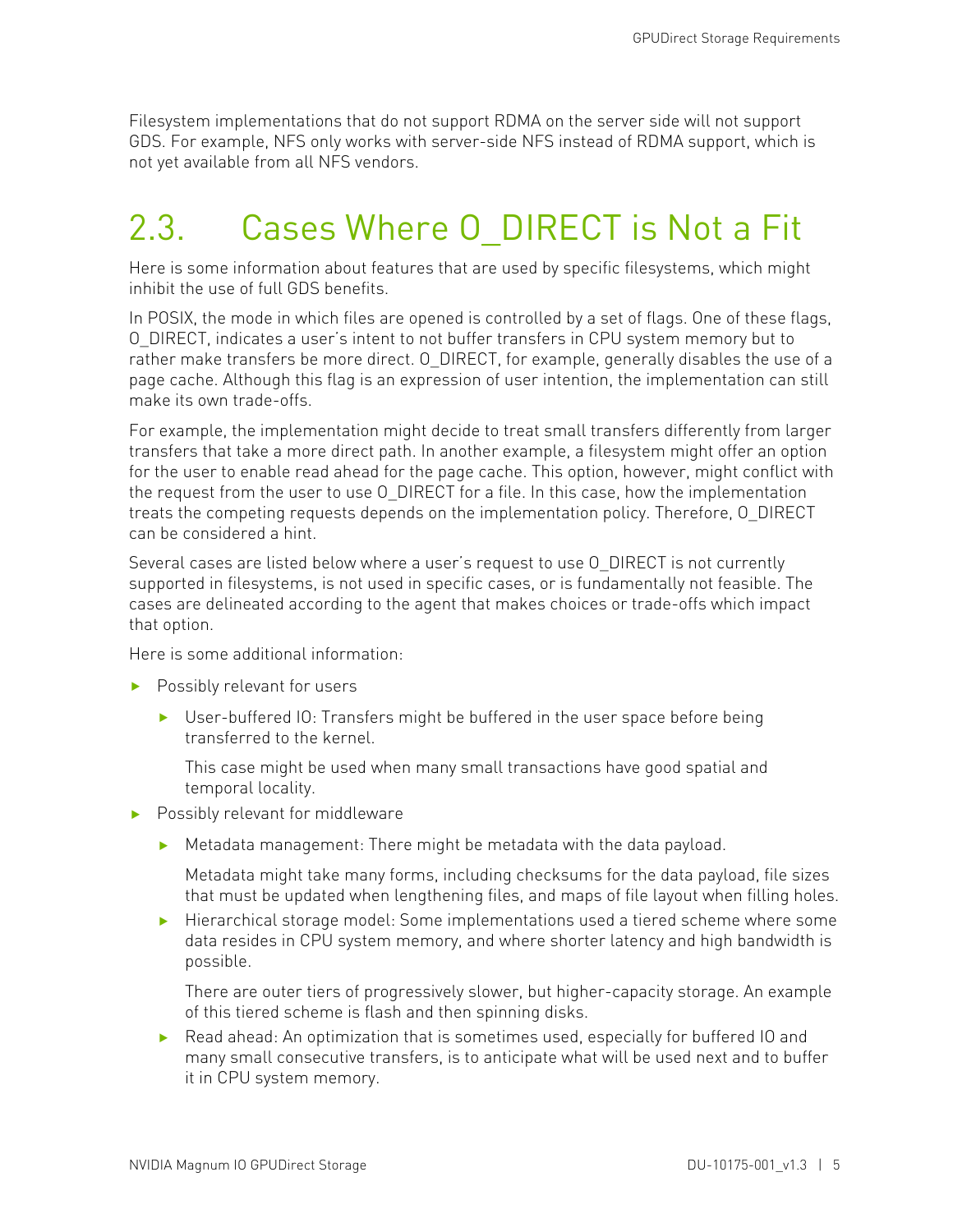- **‣** Examining or transforming data: When the CPU examines or transforms data before (or after) IO transactions, this process interferes with direct transfers between the storage and GPU memory.
- **‣** Filesystem only
	- **‣** Kernel-buffered IO: If there is good temporal and spatial locality, and the bandwidth and latency to copy from kernel memory is significantly better than copying from storage, a mechanism such as fscache might be used to maintain a copy in system memory.
	- **‣** Inline data: Small files are stored and managed differently than larger files.
	- **‣** Block allocation: Various policies are available to allocate space in files, and there might be implications for client- and server-side activities.

There are cases where middleware performs some of the same functions as a filesystem. Middleware might have more contextual information available to it than low-level calls to the file system, and it might take steps to increase the likelihood that the filesystem can use O\_DIRECT. Consider the case of computing a checksum. A user might be able to control whether checksums are even used. If checksums are enabled, middleware might intervene in the following ways:

- **‣** It could invoke a GPU kernel to compute the checksum and juxtapose the checksum data with the payload so that one cuFileWrite can be used to write back the data to storage.
- **‣** It could again invoke a GPU kernel to compute the checksum to a different buffer and use two cuFileWrites to write each of the checksum and payload.

<span id="page-7-0"></span>In these cases, the requests to the filesystem can use O\_DIRECT.

## 2.3.1. Buffered IO

Here is some information about buffered IO in GDS.

The Linux virtual file system (VFS) uses a buffered IO when O\_DIRECT is not specified, and there are potentially multiple layers of caching. Examples of caching might include the following:

- **‣** Page caching, which is backed by fscache.
- **‣** File-system-specific page pools, such as ZFS adaptive replay cache (ARC) and Spectrum Storage (GPFS) page pools.

## <span id="page-7-1"></span>2.3.2. Inline Files

Here is some information about inline files in GDS.

Filesystems that are based on Linux are implemented by using the common VFS interface to open, close, read, and write files. User data is organized in files, which are represented in the following ways:

- **‣** Inodes, whose primary purpose is to store metadata.
- **‣** Fixed blocks, which are generally referred to as pages that hold user content.

A typical block size is 4096 bytes.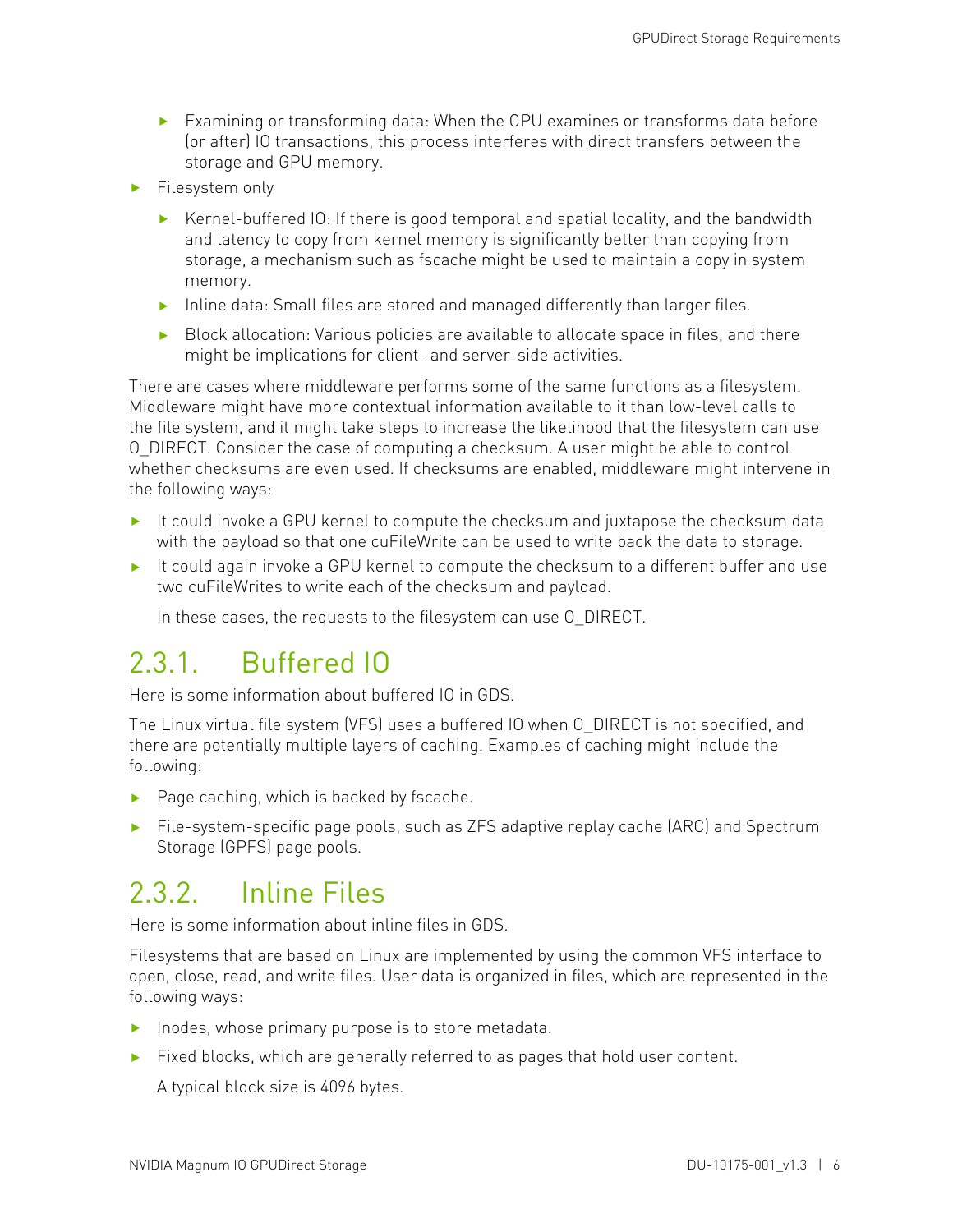Inline files have data that is smaller than a page size and small enough to fit in the inode. Generally, filesystems provide flags to detect whether the inode is inline. Inodes are normally read into system memory, so inline user data is copied into system memory with the metadata.

In RDMA-based network-attached filesystems, files that are smaller than the specified size threshold are sent inline in the remote procedure calls (RPCs). This process involves buffering in system memory, which requires an additional copy of user data rather than a direct data transfer. For some filesystems, such as ext4 and Lustre, the inline files modes can be disabled at the filesystem level or on a per-inode basis.

## <span id="page-8-0"></span>2.3.3. Block Allocation For Writes

Here is some information about block allocation for writes in GDS.

Before data can be written to a file, a data block must be allocated. See Inline Files for more information. For filesystems to support the O\_DIRECT mode for writing files, free data blocks in storage must be available and ready to be used by the filesystem. Otherwise, as in the following cases, user data can be buffered into the system page cache, which makes direct data transfers impossible. Here is a list of cases where some filesystems need to fall back to buffered mode because of block allocations:

Note: These limitations do not apply to distributed filesystems if the features are implemented 目 on the storage server, and the client does not perform buffering.

- **‣** Extending writes: writes that are happening to increase the file size.
- **‣** Allocating writes: writes to a block that has not yet been allocated.
- **‣** Writes to preallocated blocks: the block was already allocated in storage, but the metadata needs to be updated before the data is written.
- ► Hole filling: writes to a hole in the middle of the file, which was a sparse block.
- ▶ Copy on write (COW) filesystems: copy operations that are triggered when a write to a data buffer involves caching in the CPU system memory.
- ▶ Delayed allocation or allocate on flush: allocation is reactive (not proactive) to reduce disk fragmentation on slow random writes or to large sequential writes for spinning disks.

For network-attached storage or distributed filesystems, the filesystem architecture determines whether the allocation decision is made locally, on each client, or on the remote server. If the block allocation handling is done on the server side, there is no CPU buffering impediment to direct transfers. If block allocation was handled on the client side, there might be some impediments.

## <span id="page-8-1"></span>2.3.4. Examining or Transforming User Data

Here is some information about how to examine or transform user data.

Here is a list of some cases where the user data needs to be copied into system memory, so that it can be examined or transformed by the filesystems as part of a read or write transfer:

**‣** Data journaling is used to track changes that are not yet committed to persistent storage.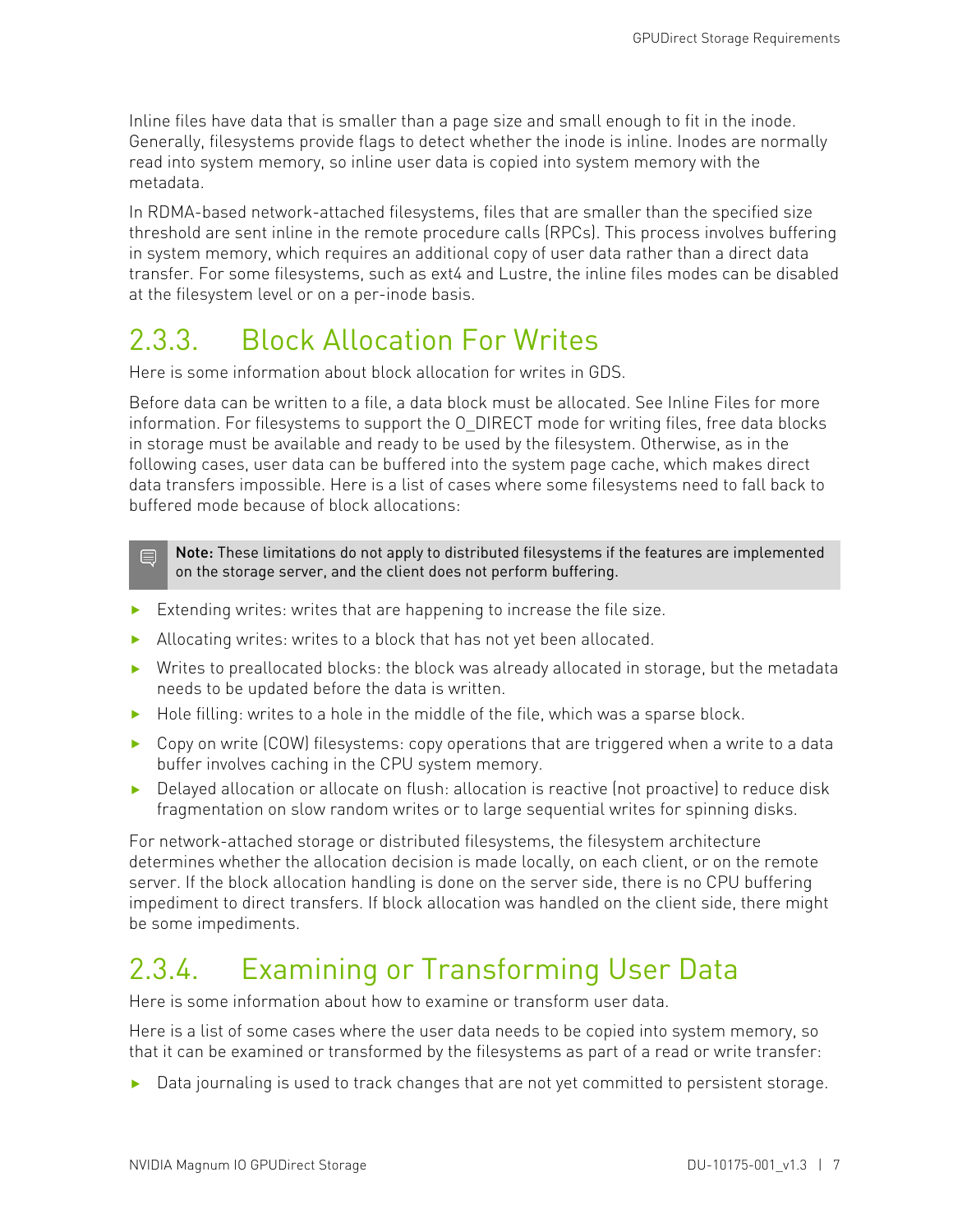Data journaling typically disables O\_DIRECT. In general, the journaling of data is not required with the O\_DIRECT use case, unless there is a high-speed journaling media. Metadata journaling does not require access to user data.

**‣** Checksums can be computed during writes and checked upon reads.

For network filesystems with checksum support, the checksums are typically performed on the client to detect network corruptions, in addition to checksum computation on the server.

**‣** Client-side compression and deduplication can be provided on network clients to achieve bandwidth improvements in addition to compression on the server side for data storage.

Inline deduplication requires looking at user content to determine the fingerprint by using MD5 or SHA1 algorithms. Similarly, client-side encryption can provide more secure communication from the client to server.

**‣** Erasure encoding can be performed by the filesystem or the block device.

In such cases, the data is copied to CPU system memory before performing the DMA to the disk pool or network servers. For distributed block devices, the erasure coding decision is performed on the client side.

<span id="page-9-0"></span>Synchronous replication involves a data copy into system memory before the DMA operation to a remote block device or server, depending on the recovery time objective.

## 2.3.5. Summary

This section contains some final information to consider about O\_DIRECT.

There are many cases in which the O\_DIRECT mode, in which CPU system memory is entirely unused, is not a fit. The relevance of these cases depends on the local or distributed filesystem implementation, and in some cases, on the set of features that were selected by the user. Vendors can provide their own assessments of the relevance of these issues.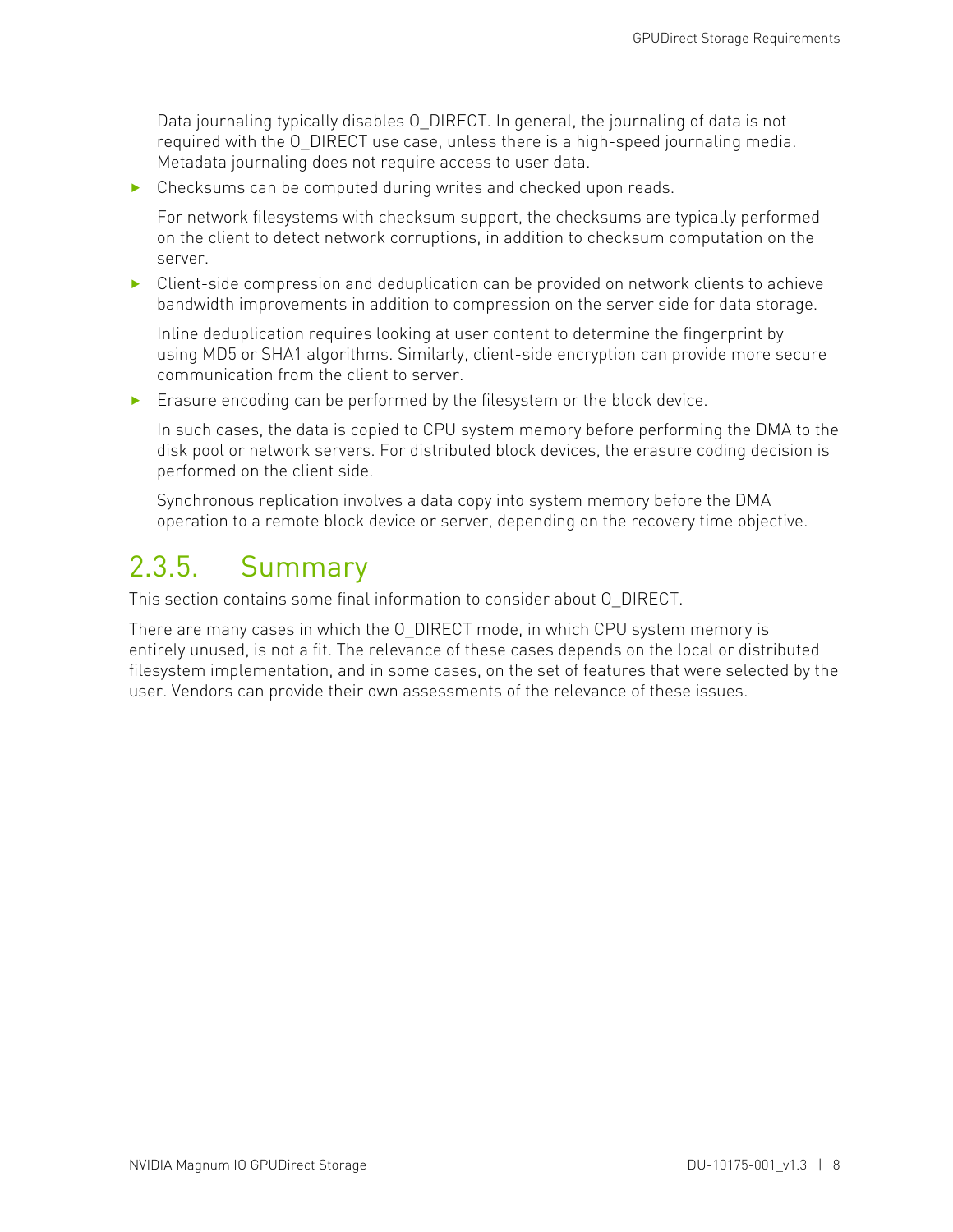#### Notice

This document is provided for information purposes only and shall not be regarded as a warranty of a certain functionality, condition, or quality of a product. NVIDIA Corporation ("NVIDIA") makes no representations or warranties, expressed or implied, as to the accuracy or completeness of the information contained in this document and assumes no responsibility for any errors contained herein. NVIDIA shall have no liability for the consequences or use of such information or for any infringement of patents or other rights of third parties that may result from its use. This document is not a commitment to develop, release, or deliver any Material (defined below), code, or functionality.

NVIDIA reserves the right to make corrections, modifications, enhancements, improvements, and any other changes to this document, at any time without notice.

Customer should obtain the latest relevant information before placing orders and should verify that such information is current and complete.

NVIDIA products are sold subject to the NVIDIA standard terms and conditions of sale supplied at the time of order acknowledgement, unless otherwise agreed in an individual sales agreement signed by authorized representatives of NVIDIA and customer ("Terms of Sale"). NVIDIA hereby expressly objects to applying any customer general terms and conditions with regards to the purchase of the NVIDIA product referenced in this document. No contractual obligations are formed either directly or indirectly by this document.

NVIDIA products are not designed, authorized, or warranted to be suitable for use in medical, military, aircraft, space, or life support equipment, nor in applications where failure or malfunction of the NVIDIA product can reasonably be expected to result in personal injury, death, or property or environmental damage. NVIDIA accepts no liability for inclusion and/or use of NVIDIA products in such equipment or applications and therefore such inclusion and/or use is at customer's own risk.

NVIDIA makes no representation or warranty that products based on this document will be suitable for any specified use. Testing of all parameters of each product is not necessarily performed by NVIDIA. It is customer's sole responsibility to evaluate and determine the applicability of any information contained in this document, ensure the product is suitable and fit for the application planned by customer, and perform the necessary testing for the application in order to avoid a default of the application or the product. Weaknesses in customer's product designs may affect the quality and reliability of the NVIDIA product and may result in additional or different conditions and/or requirements beyond those contained in this document. NVIDIA accepts no liability related to any default, damage, costs, or problem which may be based on or attributable to: (i) the use of the NVIDIA product in any manner that is contrary to this document or (ii) customer product designs.

No license, either expressed or implied, is granted under any NVIDIA patent right, copyright, or other NVIDIA intellectual property right under this document. Information published by NVIDIA regarding third-party products or services does not constitute a license from NVIDIA to use such products or services or a warranty or endorsement thereof. Use of such information may require a license from a third party under the patents or other intellectual property rights of the third party, or a license from NVIDIA under the patents or other intellectual property rights of NVIDIA.

Reproduction of information in this document is permissible only if approved in advance by NVIDIA in writing, reproduced without alteration and in full compliance with all applicable export laws and regulations, and accompanied by all associated conditions, limitations, and notices.

THIS DOCUMENT AND ALL NVIDIA DESIGN SPECIFICATIONS, REFERENCE BOARDS, FILES, DRAWINGS, DIAGNOSTICS, LISTS, AND OTHER DOCUMENTS (TOGETHER AND SEPARATELY, "MATERIALS") ARE BEING PROVIDED "AS IS." NVIDIA MAKES NO WARRANTIES, EXPRESSED, IMPLIED, STATUTORY, OR OTHERWISE WITH RESPECT TO THE MATERIALS, AND EXPRESSLY DISCLAIMS ALL IMPLIED WARRANTIES OF NONINFRINGEMENT, MERCHANTABILITY, AND FITNESS FOR A PARTICULAR PURPOSE. TO THE EXTENT NOT PROHIBITED BY LAW, IN NO EVENT WILL NVIDIA BE LIABLE FOR ANY DAMAGES, INCLUDING WITHOUT LIMITATION ANY DIRECT, INDIRECT, SPECIAL, INCIDENTAL, PUNITIVE, OR CONSEQUENTIAL DAMAGES, HOWEVER CAUSED AND REGARDLESS OF THE THEORY OF LIABILITY, ARISING OUT OF ANY USE OF THIS DOCUMENT, EVEN IF NVIDIA HAS BEEN ADVISED OF THE POSSIBILITY OF SUCH DAMAGES. Notwithstanding any damages that customer might incur for any reason whatsoever, NVIDIA's aggregate and cumulative liability towards customer for the products described herein shall be limited in accordance with the Terms of Sale for the product.

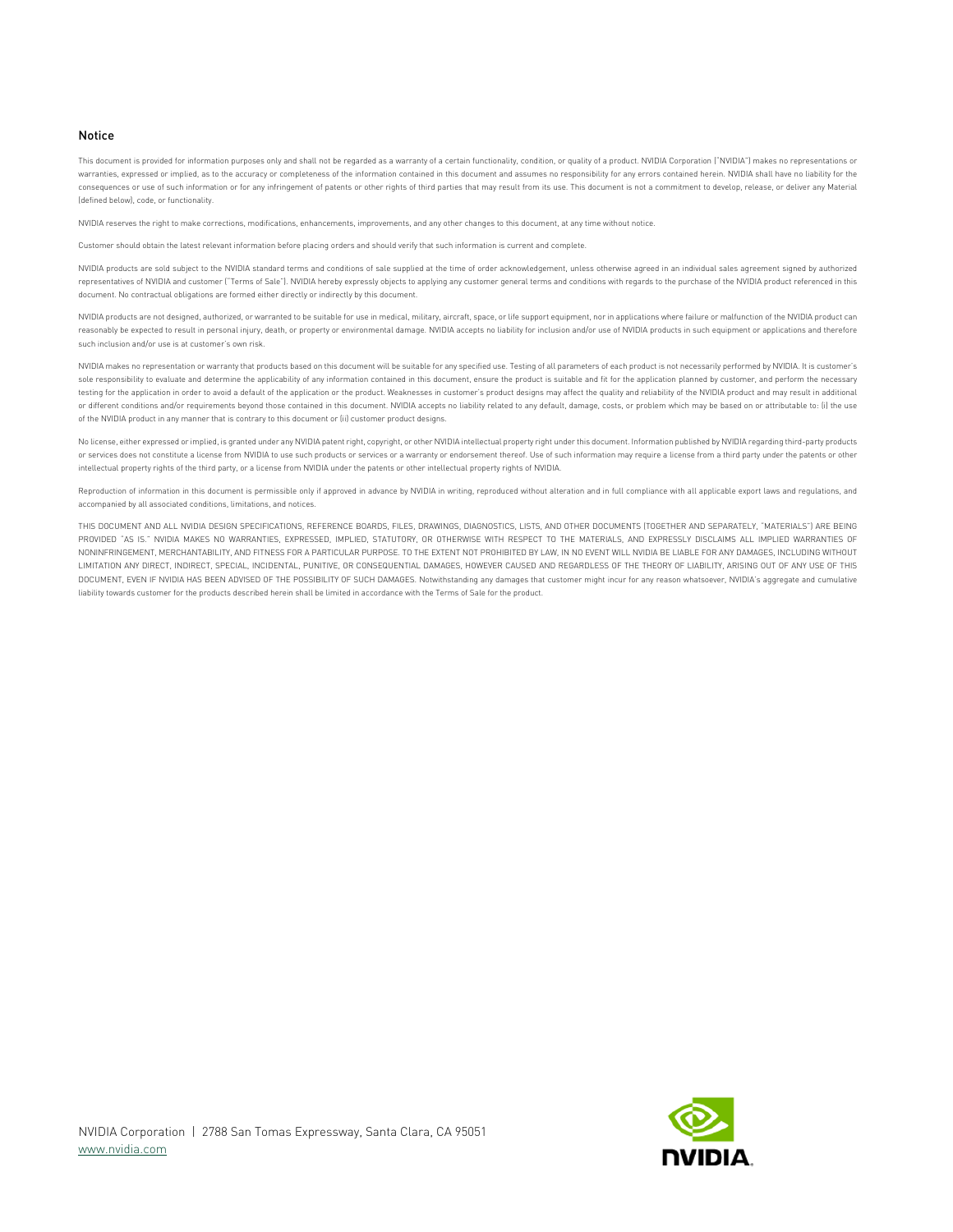No license, either expressed or implied, is granted under any NVIDIA patent right, copyright, or other NVIDIA intellectual property right under this document. Information published by NVIDIA regarding third-party products or services does not constitute a license from NVIDIA to use such products or services or a warranty or endorsement thereof. Use of such information may require a license from a third party under the patents or other intellectual property rights of the third party, or a license from NVIDIA under the patents or other intellectual property rights of NVIDIA.

Reproduction of information in this document is permissible only if approved in advance by NVIDIA in writing, reproduced without alteration and in full compliance with all applicable export laws and regulations, and accompanied by all associated conditions, limitations, and notices.

THIS DOCUMENT AND ALL NVIDIA DESIGN SPECIFICATIONS, REFERENCE BOARDS, FILES, DRAWINGS, DIAGNOSTICS, LISTS, AND OTHER DOCUMENTS (TOGETHER AND SEPARATELY, "MATERIALS") ARE BEING PROVIDED "AS IS." NVIDIA MAKES NO WARRANTIES, EXPRESSED, IMPLIED, STATUTORY, OR OTHERWISE WITH RESPECT TO THE MATERIALS, AND EXPRESSLY DISCLAIMS ALL IMPLIED WARRANTIES OF NONINFRINGEMENT, MERCHANTABILITY, AND FITNESS FOR A PARTICULAR PURPOSE. TO THE EXTENT NOT PROHIBITED BY LAW, IN NO EVENT WILL NVIDIA BE LIABLE FOR ANY DAMAGES, INCLUDING WITHOUT LIMITATION ANY DIRECT, INDIRECT, SPECIAL, INCIDENTAL, PUNITIVE, OR CONSEQUENTIAL DAMAGES, HOWEVER CAUSED AND REGARDLESS OF THE THEORY OF LIABILITY, ARISING OUT OF ANY USE OF THIS DOCUMENT, EVEN IF NVIDIA HAS BEEN ADVISED OF THE POSSIBILITY OF SUCH DAMAGES. Notwithstanding any damages that customer might incur for any reason whatsoever, NVIDIA's aggregate and cumulative liability towards customer for the products described herein shall be limited in accordance with the Terms of Sale for the product.

### HDMI

HDMI, the HDMI logo, and High-Definition Multimedia Interface are trademarks or registered trademarks of HDMI Licensing LLC.

### OpenCL

OpenCL is a trademark of Apple Inc. used under license to the Khronos Group Inc.